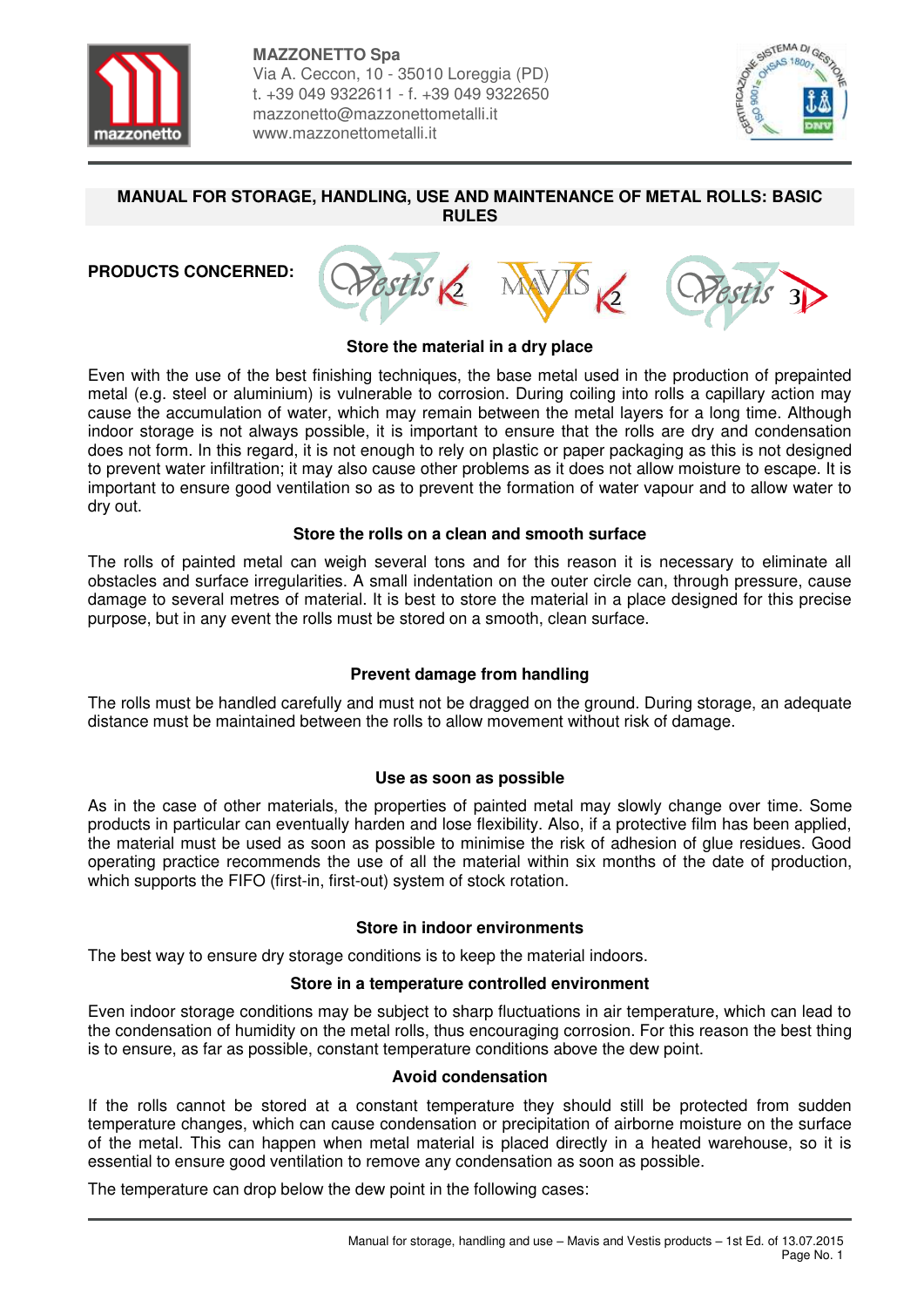



## **1. During storage**

During the storage of metal it is not advisable to leave the warehouse open, particularly in the spring and autumn months when the temperature between day and night can be more pronounced. If air temperature and humidity rise rapidly during the day, the dew point also increases rapidly. However, the temperature of the metal increases much more slowly and this creates the conditions for the formation of condensation on the metal surfaces. This can of course also occur at other times, or whenever there are marked differences in temperature and humidity.

## **2. During loading**

Metal taken from a cold warehouse and loaded on a heated vehicle during a humid day may result in the formation of condensation on the metal. This may occur at any time of year, but in some areas it is more pronounced in the summer.

### **3. Storage of cold metal in a heated warehouse:**

Condensation during unloading is more likely in the cold months. The following example may explain this situation:

Metal at a temperature of 16°C is loaded from the warehouse onto a truck and transported for two days. The outdoor temperature is around -1° C. During these two days the temperature of the metal gradually falls to the that of the external environment.

When the metal arrives at the destination it is unloaded and transferred directly to the warehouse, where the temperature is 16°C with a relative humidity of 50%, with a corresponding dew point of 5° C. As the temperature of the roll or sheet is at this moment lower than the dew point of the air, ideal conditions exist for the condensation of water on the metal surface, such as

on the edges of folded sheets or on rolls. The condensed moisture can penetrate between the individual layers and cause water stains.

## **Use purpose-built warehouses**

The best solution is to use shelving designed taking into account the end use with contact points in wood and rubber or felt surfaces. The shelving should be checked regularly to ensure it is in good condition. The contact surfaces of the shelving should have the shape of a "V" so as to protect the material

### **Do not stack the rolls on top of each other**

A tempting option is to stack the rolls on two or more levels. This method, however, increases the likelihood of damage to the material because the handling is more demanding and increases the load weight on the underlying rolls, leading to the risk of impressions or indentations. The stacking of rolls dramatically increases the risk of accidents. For these two reasons – security and damage prevention of – it is necessary to avoid stacking in multiple layers.

### **Using machines for correct handling**

Rolls are usually handled by crane or forklift. In both cases, it is good practice thoroughly cover the contact surfaces with soft material such as felt, rubber or cardboard, to avoid damage to the inner layers. Chains must not be used in any circumstances.

## **Adjusting temperature before use**

Some painted metals are designed for processing at a certain temperature, for example to ensure adequate flexibility. In these cases it is necessary to store the rolls at these temperatures for at least 24 hours prior to their use.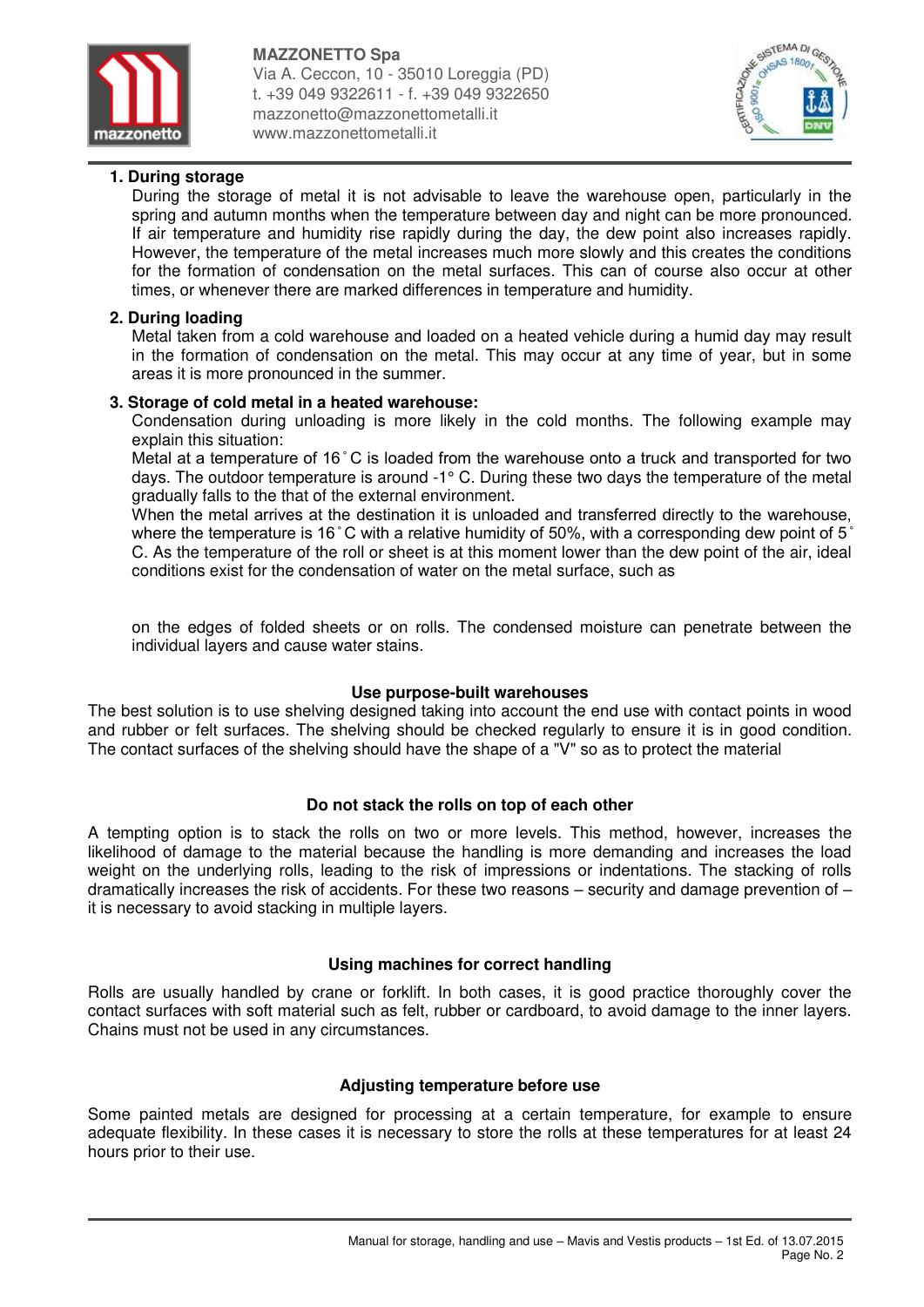



## **Workability**

The laminate has excellent ductility and can be bent to make folds up to 180°. To avoid micro cracks and lesions appearing in the coating, it is essential to observe a few simple rules (applicable to any coated laminate):

a) avoid marking the laminate with awls or any other tool that may mark or scratch the coating; b) create rounded and not sharp or crushed folds; create folds with inner curvature radius as indicated in the data sheet.



Information on product specifications and in particular on the workability of laminates are available on the data sheets available on the website www.mazzonettometalli

# **Behaviour with other metals**

During installation of roofing, facades and roof accessories, all precautions must be taken to avoid the direct contact of two metals with different chemical potential, especially if this difference is considerable. Contact typically is likely to occur when finishing works are carried out, especially the installation of gutters or downspouts made of metal other than that used in the manufacture of the cover plates.

## **Removal of peelable film**

Peelable film is sensitive to UV radiation and temperature; after long periods of exposure to sunlight and/or temperature variations, the glue hardens and the film becomes much more difficult to remove. For this reason it should be removed as soon as possible on site, ideally eight days after laying.